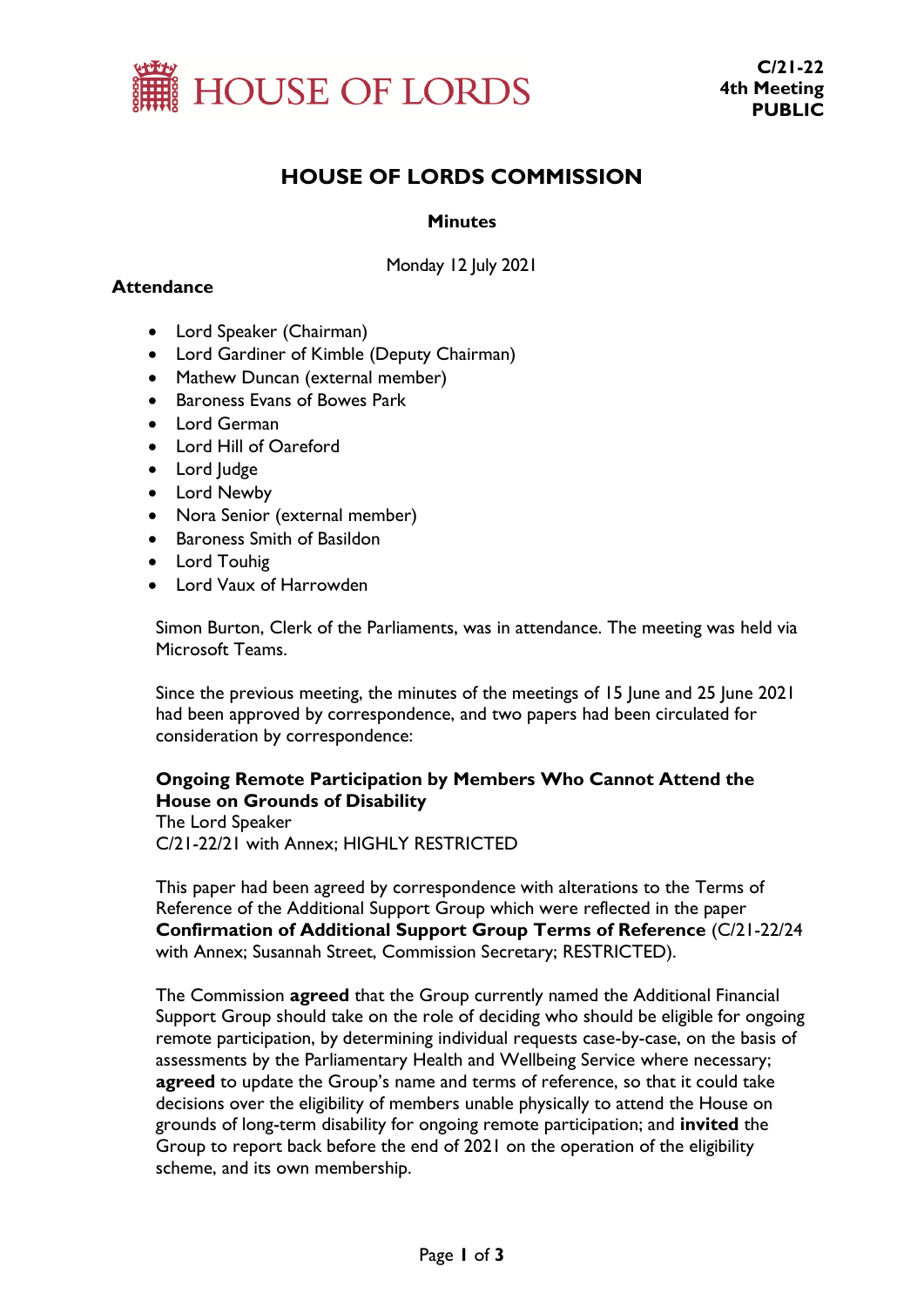## **Allowance Scheme**

Simon Burton, Clerk of the Parliaments C/21-22/22; HIGHLY RESTRICTED

This paper had been agreed by correspondence. The Commission **agreed** principles relating to the allowance scheme, effective from 6 September 2021, which were embodied in the motion on allowances to be moved in the House by the Lord Privy Seal on 13 July 2021: that virtual attendance at formal committee meetings would remain eligible for the full allowance; that in the instances where the Commission agreed that virtual participation in the Chamber or Grand Committee was permissible, in the case of members with a disability, then that participation would be eligible for the full allowance; that voting would be eligible for the full allowance; and that the supplementary daily allowance introduced for certain members from 1 September 2020 would cease.

## **1. Further aspects of the House's return from hybrid operations**

Simon Burton, Clerk of the Parliaments C/21-22/23 with Annex; HIGHLY RESTRICTED

The Lord Speaker welcomed Dr Mark Salter, Consultant in Global Health and Senior Medical Advisor at Public Health England, who updated the Commission on national rates of cases and hospitalisations.

Members of the Commission discussed their views regarding the approach that should be adopted regarding social distancing in the Chamber from 19 July, and other matters about the operation of the Estate, and asked questions of Dr Salter, to which he responded. The Lord Speaker updated the Commission on the decisions made by the House of Commons Commission.

A division was called on the question that social distancing for members should be removed in the Chamber from 19 July. The Commission divided:

- Baroness Evans of Bowes Park: Content
- Lord Gardiner of Kimble (Deputy Chairman): Content
- Lord German: Not Content
- Lord Hill of Oareford: Content
- Lord Judge: Content
- Lord McFall of Alcluith (Chairman): Content
- Lord Newby: Not Content
- Baroness Smith of Basildon: Not Content
- Lord Touhig: Not Content
- Lord Vaux of Harrowden: Content

Six members of the Commission voted Content and four voted Not Content, so the Commission **agreed** that social distancing for members should be removed in the Chamber from 19 July. Members were not, however, being encouraged to return to the House at that time. The Commission **agreed** that members were still expected to wear face coverings in the Chamber, in indoor crowded spaces and when moving around the Estate.